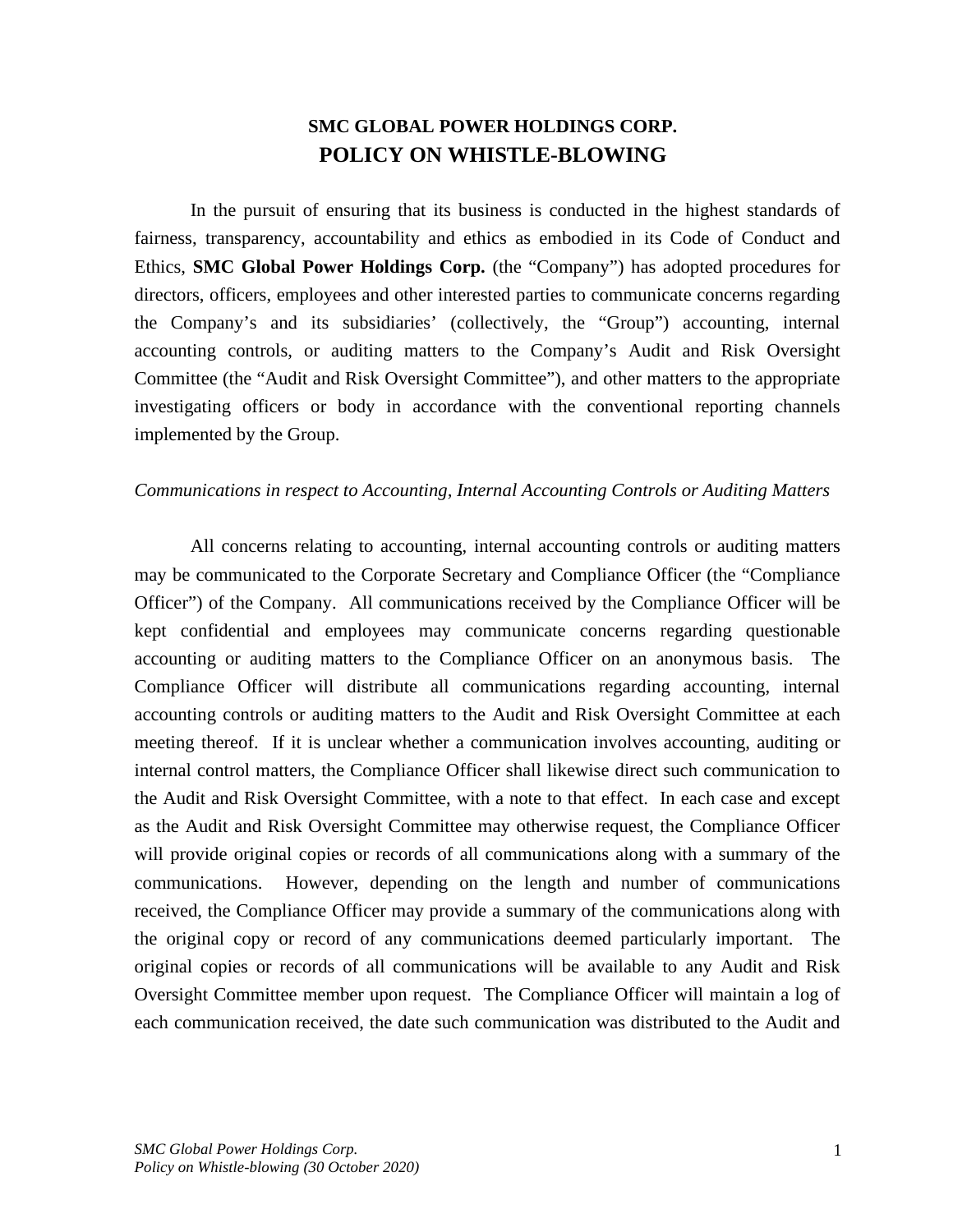Risk Oversight Committee (and to which of these it was distributed) and whether it was distributed in summary or original form.

Should the concerns relating to accounting, internal accounting controls or auditing matters involve the Compliance Officer, such concerns may be communicated to the President and Chief Operating Officer of the Company (or the officer designated by the President and Chief Operating Officer), who shall likewise keep a log of each communication received. The President and Chief Operating Officer (or the officer designated by the President and Chief Operating Officer) shall then forward such communications to the Audit and Risk Oversight Committee.

The Audit and Risk Oversight Committee will determine whether any action or response is necessary or appropriate in respect of a communication, and it will take or direct such action as it deems appropriate. Such action may include engaging external advisers, for which funding will be available. The determinations made by the Audit and Risk Oversight Committee in respect of each communication and any further action taken will be recorded in the log maintained for such purpose by the Compliance Officer or a person designated by the Audit and Risk Oversight Committee if the Compliance Officer is the subject of a communication. These determinations may be recorded based on the standard categories established by the Audit and Risk Oversight Committee, which may include: the communication is not a "complaint" or "concern", as contemplated by the applicable requirements; the communication is misdirected (such as a communication involving an employment dispute); no further action shall be required because the communication can be analyzed on its face; and further action required (with a record of the action taken and its outcome). The Compliance Officer or any such other person designated by the Audit and Risk Oversight Committee will report the status of any further action directed by the Audit and Risk Oversight Committee on a monthly basis or at such frequency as the Audit and Risk Oversight Committee may otherwise require.

All communications received by the Compliance Officer or the President and Chief Operating Officer, as the case may be, will be placed in confidential files and will be retained for seven years or for such longer time as may be deemed necessary by the Audit and Risk Oversight Committee. These files will be under the direct control of the Audit and Risk Oversight Committee.